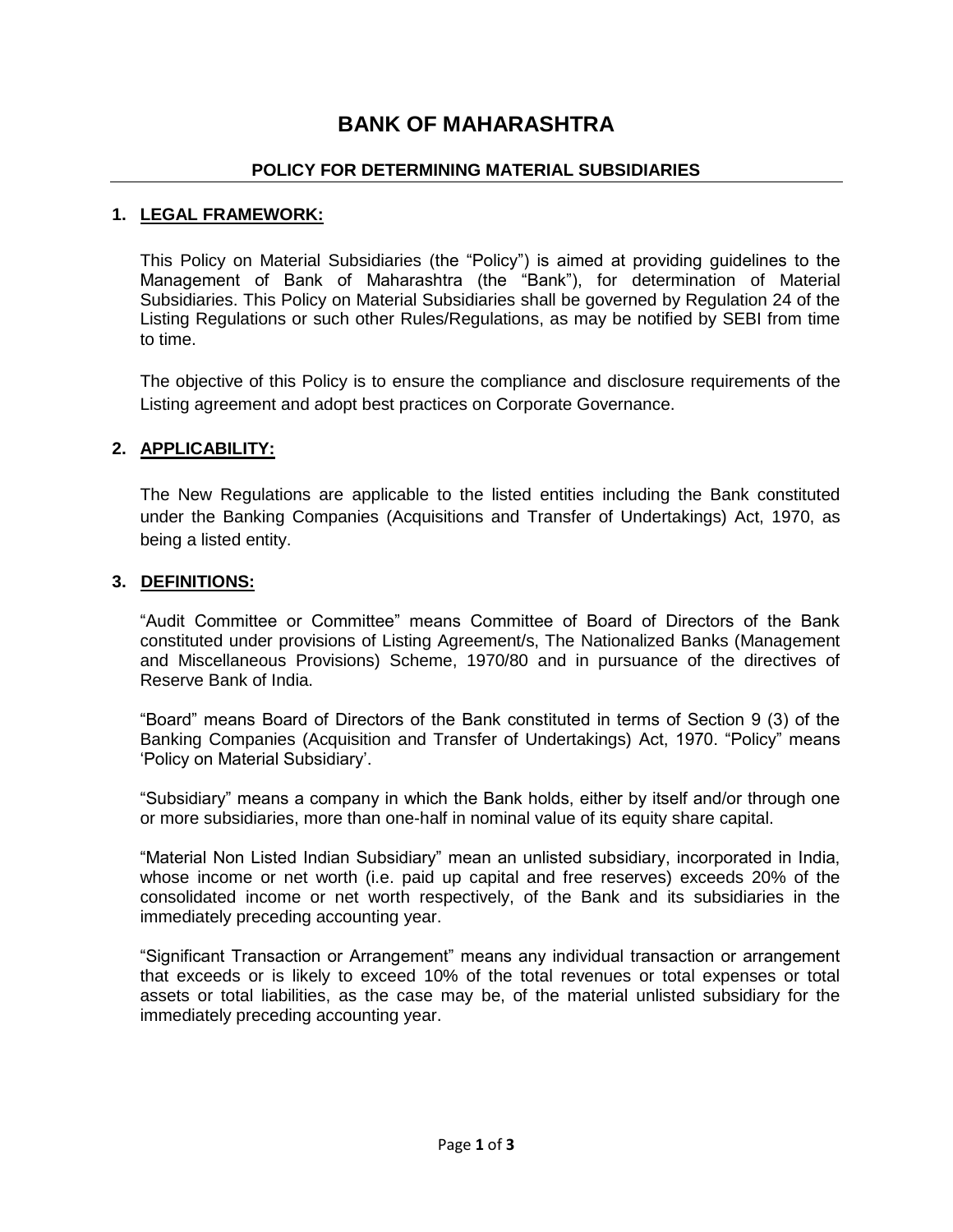# **4. POLICY:**

- 4.1 At least one Independent Director of the Company shall be a Director on the Board of Directors of the Unlisted Material Subsidiary, incorporated in India.
- 4.2 A list of such Material Subsidiaries shall be presented to the Audit Committee annually for its noting.
- 4.3 A subsidiary shall be a Material Subsidiary, if:
	- a. the investment of the Bank in the subsidiary exceeds 20% of its consolidated net worth as per the audited balance sheet of the previous financial year; or
	- b. the subsidiary has generated 20% of the consolidated income of the Bank during the previous financial year.
- 4.2. At least one independent director on the Board of Directors of the Bank shall be a director on the Board of Directors of a material non listed Indian subsidiary company.
- 4.3. The Audit Committee of the Bank shall review the financial statements, in particular, the investments made by the unlisted subsidiary company/ies.
- 4.4. The minutes of the Board meetings of the unlisted subsidiary company/ies shall be placed at the Board meeting of the Bank. The management of unlisted subsidiary shall periodically bring to the notice of the board of directors of the listed entity, a statement of all significant transactions and arrangements entered into by the unlisted subsidiary.

# **5. DISPOSAL OF SHAREHOLDING IN OR CONTROL OVER OR ASSETS OF A MATERIAL SUBSIDIARY:**

- 5.1 The Bank, without the prior approval of the members by Special Resolution in its General Meeting, shall not:
	- a) dispose of shares in its material subsidiary which would reduce its shareholding (either on its own or together with other subsidiaries) to less than 50%; or cease the exercise of control over the subsidiary except in cases where such divestment is made under a scheme of arrangement duly approved by a Court/ Tribunal.
	- b) sell, dispose or lease of assets amounting to more than 20% of the assets of the material subsidiary on an aggregate basis during a financial year unless the sale/disposal/lease is made under a scheme of arrangement duly approved by a Court/Tribunal.
- 5.2. Where the Bank has a listed subsidiary which is itself a holding company, the above provisions shall apply to the listed subsidiary in so far as its subsidiaries are concerned.